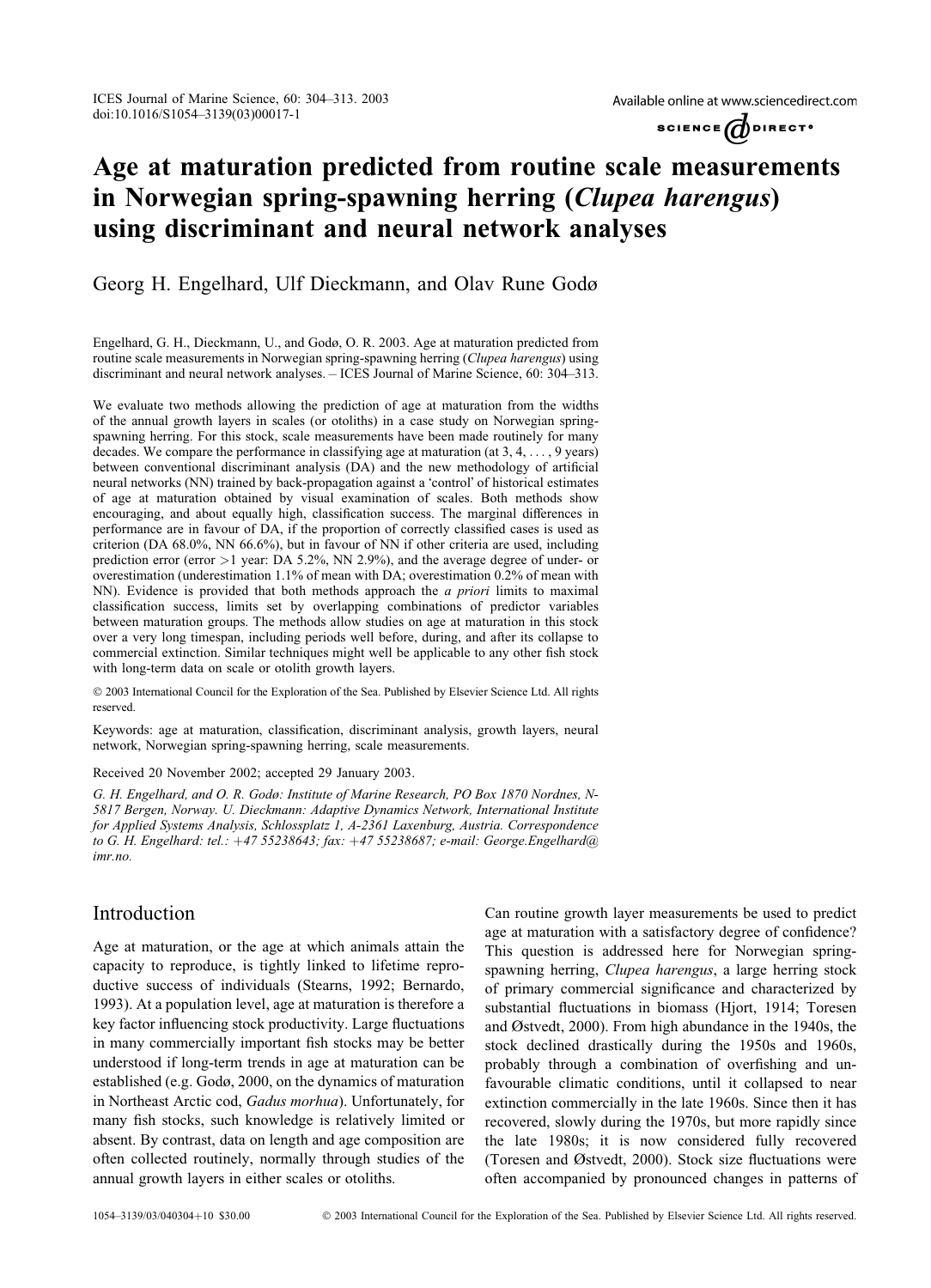growth and maturation (Runnström, 1936; Toresen, 1990). The long-term patterns of maturation in the stock, however, have not yet been properly described, and are particularly poorly known for the most recent three decades.

Age at maturation varies considerably in Norwegian spring-spawning herring, largely because of the wide range of environmental conditions experienced by juveniles (Dragesund *et al.*, 1980). The spawning areas are distributed over a wide latitudinal gradient along the west coast of Norway between 58 and 69°N (Devold, 1963; Hamre, 1990). After hatching, juveniles drift northeastwards with the Norwegian coastal current, and so either reach the fjords of western and northern Norway, or the Barents Sea (Dragesund, 1970). Those ending up in temperate waters along the Norwegian west coast generally grow rapidly, and usually spend only 1–2 years in nursery areas before migrating to the Norwegian Sea to mix with shoals of older fish. By contrast, those ending up in Arctic water masses of the Barents Sea grow slowly, usually remaining for some 3–5 years in nursery areas (Barros and Holst, 1995). After, usually, one or two summers, during which the herring forage and live more pelagically in the Norwegian Sea, they mature. This results in ages at maturation that can vary between 3 and 9 years, with most fish maturing at ages 4–8 (Runnström, 1936).

Since the early 1900s, extensive collections of Norwegian spring-spawning herring scales have been made by the Institute of Marine Research (IMR), Bergen, Norway (Hjort, 1914). In herring scales, the formation of gonads, characterizing the process of maturation, is reflected by a subtle change in width and microstructure of the corresponding annual growth layer (Lea, 1928; Runnström, 1936). This, however, can only be observed in wellpreserved scales from the lateral side of the body. Prior to ca. 1970, the sampled herring were mainly caught by driftnet and/or purse-seine techniques that result in relatively minor scale loss, allowing the collection of scales in good condition. Experienced scale readers routinely counted the number of spawning rings on the basis of visual evaluation of scale structure, so the age at maturation could be derived directly by observation. Since the 1970s, however, samples have not only been taken from purseseiners, but also to an increasing extent from pelagic trawlers. This has resulted in greater scale loss and, hence, a relatively large proportion of scales of poorer quality. Direct observation of age at maturation from scales was, therefore, discontinued in 1974.

Information exists on the widths of annual growth layers in Norwegian spring-spawning herring scales over a long period, starting in the 1930s and extending to the present day. If it were possible to predict age at maturation from such data, it would allow the establishment of a long timeseries on this important life history characteristic. Such information would be particularly valuable in the light of changes in the stock when it collapsed in the 1960s. The goal of the present paper is to describe and to evaluate the efficiency of two methods, discriminant analysis (DA) and artificial neural network (NN) analysis, at classifying age at maturation in adult Norwegian spring-spawning herring, based on the widths of annual growth layers in scales.

## Material and methods

### Data collection

The two classification methods were evaluated using mature individuals of Norwegian spring-spawning herring collected by the IMR between 1935 and 1973. Samples of 100–200 herring were collected from driftnet, beach-seine, purse-seine, or trawl catches, caught by both commercial and research vessels. For each fish, standard measurements were taken, including body mass, total length, sex, and maturity stage. When available, up to four scales were collected from the skin just behind the operculum, along the lateral body line. Scales were mounted on microscopic glass plates coated with gelatine and conserved for later analysis. By microscopically examining the scales shortly after preparation, scale readers determined the age, based on the total number of growth layers (Lea, 1911), and the age at maturation, based on observations on each of the growth layers (Lea, 1928, 1929; Runnström, 1936). This implied a distinction between (1) 'coastal' rings corresponding to the juvenile stage (rather narrow to very wide summer zones, divided by either diffuse or sharp winter rings), (2) 'oceanic' rings corresponding to the late immature stage when the animals live in the Norwegian Sea (wide summer zones, divided by diffuse winter rings), and (3) 'spawning' rings corresponding to years during which the herring spawned (narrow to very narrow outer summer zones, divided by sharp winter rings; Figure 1).

For many of these historical scale samples (collected before 1974), measurements on annual growth layers were carried out recently (during the 1990s). Those measurements followed the new methodology of scale examination that has been in practice at the IMR since 1974 and has replaced the older method described earlier, which distinguished between coastal, oceanic, and spawning rings. The new method was described by Barros and Holst (1995); it involves the measurement of the total radius of the scale and of the radius of each annual growth layer up to the ninth along a line running from the focus to the edge of the scale, using a stereomicroscope fitted with an ocular micrometer (Figure 1).

#### The data

The data used here included 45 386 herring that satisfied the following conditions: (1) they had been classified as mature on evaluation of their gonads; (2) age and age at maturation had been interpreted by observation of the scales; and (3) the widths of annual scale increments had been quantified by direct measurement (unit: mm).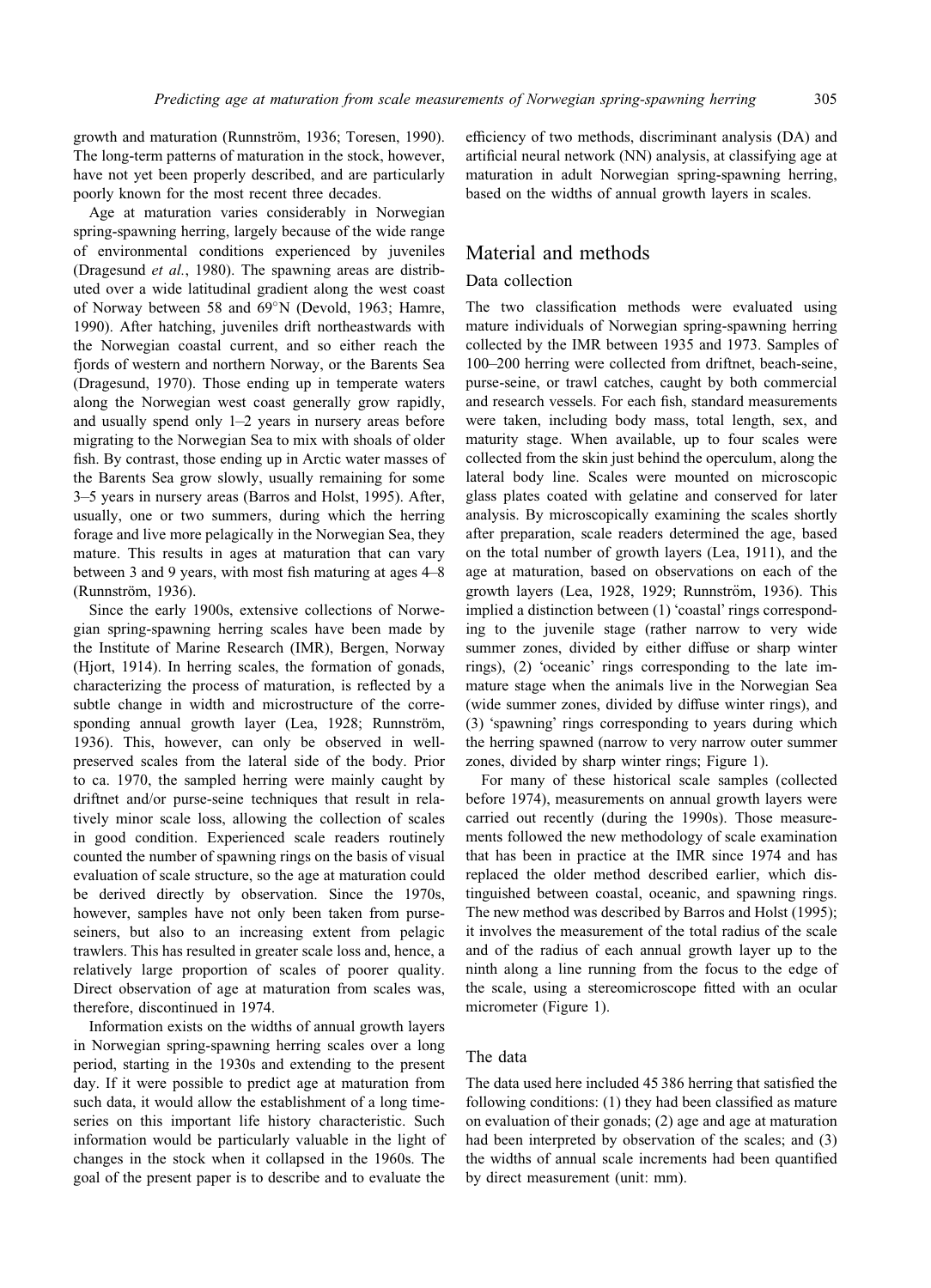

Figure 1. Lateral scale from a 9-year-old herring caught in February. The widths of annual growth layers are measured along the imaginary line indicated, which runs from the focus of the scale to its periphery. Note that this scale shows three wide coastal rings separated by sharp winter rings; two wide oceanic rings separated by a diffuse winter ring; and four narrow spawning rings separated by sharp winter rings. Therefore, the age at maturation is 5.

For classifying age at maturation, data must be stratified by age, for two reasons. First, the number of measured scale increments and, consequently, that of explanatory variables is dependent on age. Second, while a mature fish caught at, say, age 4 can only have matured at an age of either 3 or 4, a fish caught at, say, age 11 may have matured at any age between 3 and 9. An overview of the age-stratified data set is given in Table 1.

Table 1. Sample sizes for herring where both scale increments were measured and age at maturation was determined by observing spawning rings, used to obtain the proposed procedures for classifying age at maturation.

|      |     | Age at maturation |       |       |      |      |     |       |  |  |
|------|-----|-------------------|-------|-------|------|------|-----|-------|--|--|
| Age  | 3   | 4                 | 5     | 6     | 7    | 8    | 9   | All   |  |  |
| 3    | 129 |                   |       |       |      |      |     | 129   |  |  |
| 4    | 52  | 2865              |       |       |      |      |     | 2917  |  |  |
| 5    | 68  | 1164              | 3658  |       |      |      |     | 4890  |  |  |
| 6    | 47  | 1163              | 1330  | 3602  |      |      |     | 6142  |  |  |
| 7    | 37  | 950               | 2429  | 1233  | 1946 |      |     | 6595  |  |  |
| 8    | 26  | 1033              | 2597  | 2071  | 650  | 972  |     | 7349  |  |  |
| $9+$ | 65  | 1968              | 4948  | 5879  | 2768 | 1358 | 378 | 17364 |  |  |
| All  | 424 | 9143              | 14962 | 12785 | 5364 | 2330 | 378 | 45386 |  |  |

#### Discriminant analysis (DA)

DA is a well-known statistical procedure used to build predictive models of group membership on the basis of observed characteristics of each individual. Two-group DA generates one discriminant function based on linear combinations of the predictor variables that result in the best discrimination between two groups. Multiple DA allows discrimination between more than two groups by generating a set of discriminant functions. These functions are generated from animals with known group membership; the functions can then be applied to other animals of unknown group membership, given that measurements for the predictor variables are available.

For our application to predict age at maturation from scale measurements, it was practical to stratify the data according to age (Table 1). This implied that, for each age group (age  $3, 4, \ldots, 8, 9+$ , distinct discriminant analysis were carried out. Predictor variables were the widths of annual scale increments up to the ninth, after log-transformation of the data to obtain normality and to increase the homogeneity of variance. The dependent variable was age at maturation (at 3, 4,  $\dots$ , 9 years), defined *a priori* on the basis of direct observations by scale readers. The discriminant analysis were carried out using the SPSS 10.0.7 Windows package (SPSS Inc., 1989–1999).

#### Artificial neural network (NN)

Artificial NNs were also tried as a method of predicting age at maturation from scale measurements in Norwegian spring-spawning herring. Such NNs imitate human neuron functioning, transforming an activating variable into a nonlinear response. They can be applied as an alternative to various statistical procedures, and are particularly useful in cases of non-linear relationships between predictor and dependent variables (Fausett, 1994; Basheer and Hajmeer, 2000). Several recent studies have shown that, for the purpose of classification, artificial NNs often have superior predictive performance to conventional statistical procedures, i.e. DA and logistic regression (Edwards and Morse, 1995; Lek et al., 1996; Simmonds et al., 1996; Manel et al., 1999a,b; Özesmi and Özesmi, 1999).

We constructed artificial NNs written in the programming language C. For each age group (age  $3, 4, \ldots, 8, 9 +$ ), separate NN analyses were carried out (as was the case with DA). These networks could be characterized as threelayer feed-forward NNs; their architecture is described in Appendix. The networks were trained by means of the back-propagation learning algorithm (Rumelhart et al., 1986). The prediction of age at maturation from scale measurements by use of NNs occurred in two major phases. First, during the training phase, internal parameters within the network (weights) were adjusted iteratively, such that the performance of the network, equivalent to predicting age at maturation accurately, was maximized; this stage continued until there was no further increase in network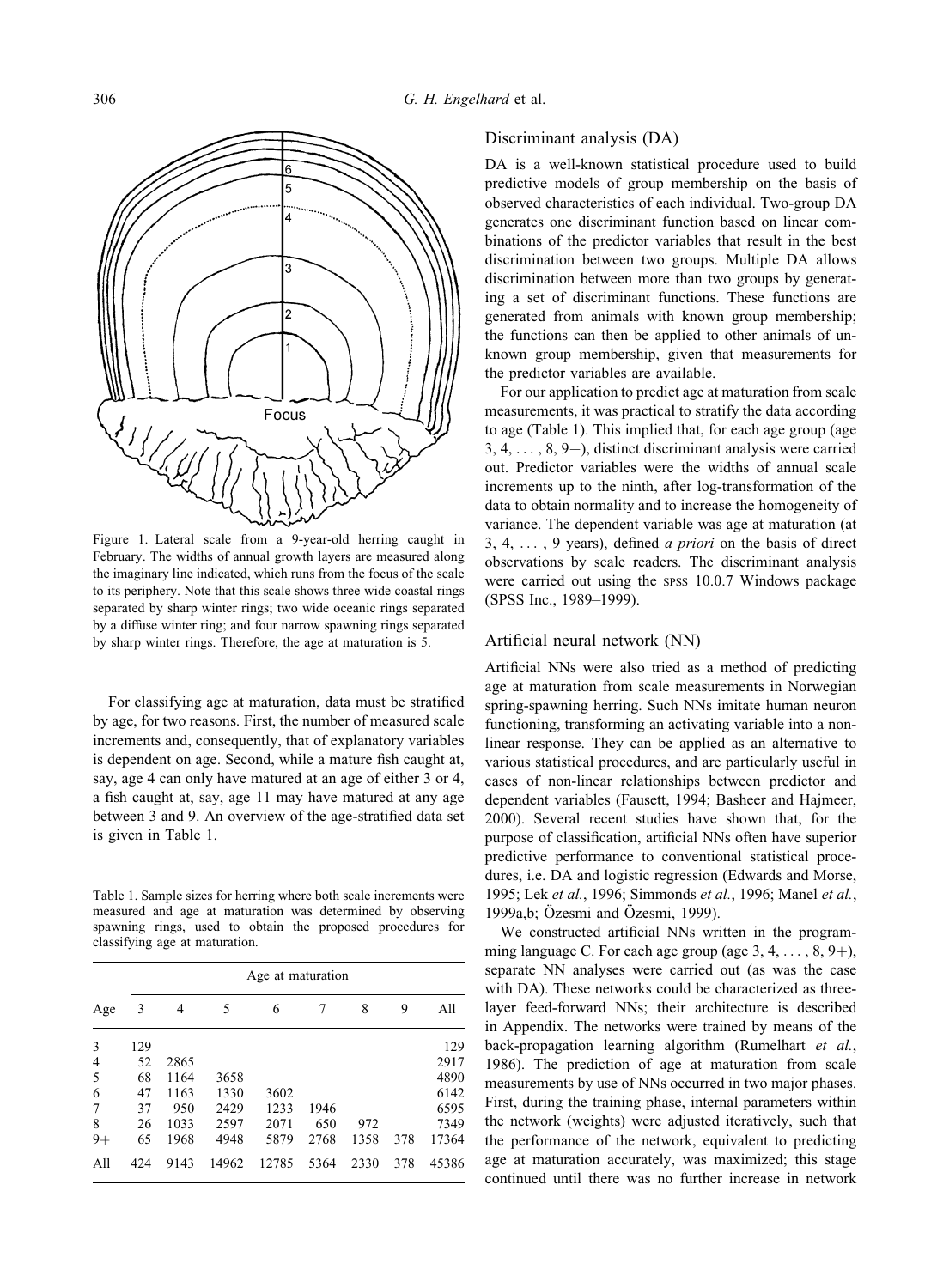performance, or classification success (see Appendix for more details on the training procedure). Second, during the prediction phase, the final, optimal network obtained during the training phase was used to predict age at maturation for all fish in the database.

#### Performance of classification methods

Three indicators were used to judge the quality of the results obtained using DA and NNs:

- 1. Classification success, defined as the proportion of correctly classified individuals, assessed per age group, as a general indicator of classification success.
- 2. Prediction error, defined as absolute differences between observed and predicted values for age at maturation, and expressed either as a mean prediction error averaged over all cases, or as the proportion of cases where age at maturation was misclassified by more than 1 year.
- 3. Degree of under- or overestimation. Using a Wilcoxon Signed Rank test, we examined the extent to which there was a tendency for estimated values for age at maturation, predicted using either DA or NN, to be either higher or lower than observed values.

#### Quantification of overlap between maturation groups

If the different maturation groups show considerable overlap in (combinations of) explanatory variables (i.e. scale measurements), then it can be expected that classification success will be *a priori* limited to some extent, regardless of the classification method used. We examined the a priori limitations to classification success for both discriminant and NN analyses, by quantifying the degree of overlap in the multidimensional character space between the different maturation groups.

Overlap was quantified as follows. For all fish belonging to a certain age group (age  $3, 4, \ldots, 9+$ ), the coordinates describing their locations in the multidimensional character space were determined by their values for the scale measurements. Next, for each individual (1) the number of 'neighbouring' fish situated closer to it than a certain maximal distance in the multidimensional character space was calculated; and (2) of these, the fraction of similar neighbours was computed (i.e. other fish characterized by the same age at maturation as the focal one). The fraction of similar neighbours within a certain multivariate distance was then averaged over all fish in a given age group. This procedure, simplified to a two-dimensional character space, is visualized in Figure 2.

The mean fraction of similar neighbours situated within a very small multivariate distance will provide an indication of the hypothetical limitations to maximal classification success. Unfortunately, when the distance defining neighbourhood decreases, the total number of neighbours will



Figure 2. Two-dimensional visualization of the procedure used to quantify the degree of overlap in scale-measurement data between different herring maturation groups. For 30 fish aged 5, the multidimensional character space (widths of all scale increments) is here reduced to a two-dimensional character space (widths of increments 4 and 5 only). Open squares, filled squares, and triangles represent the coordinates of fish that matured at ages 3, 4, and 5 respectively. For each fish, (1) the number of 'neighbours' situated within a certain multivariate, neighbourhood-defining distance is computed (e.g. within either 0.1, 0.3, or 0.5 mm, as illustrated here for one focal fish); and (2) of these, the fraction of neighbours similar in age at maturation is computed. Fractions of similar neighbours are then averaged over all fish, for different neighbourhood-defining distances.

also decrease. As a result, the estimation of the fraction of similar neighbours will become less accurate when distance decreases. Therefore, the procedure was repeated for a range of different neighbourhood-defining distances (0.05, 0.10,  $0.15$ ,  $\dots$ ,  $2.50$  mm). The results were plotted and examined graphically.

#### Results

#### Classification success

The overall proportion of correct classifications of age at maturation in herring based on scale measurements was 68.0% if DA was used, and 66.6% if NNs were used. The overall success rate was only marginally, but nevertheless significantly  $(p < 0.0001)$  higher for DA than for NN (Table 2).

An assessment of classification success per age group (Table 2) shows that the proportion of successful classifications decreased with age, as expected, from 100% in mature fish caught at age 3 (only maturation at age 3 is possible) to 56.4% (DA) or 54.9% (NN) in mature fish caught aged 9 or older (maturation at all ages from 3 to 9 is possible). For all age classes, there were only minor differences in classification success based on the two methods. In particular, methodological differences were negligible for fish caught at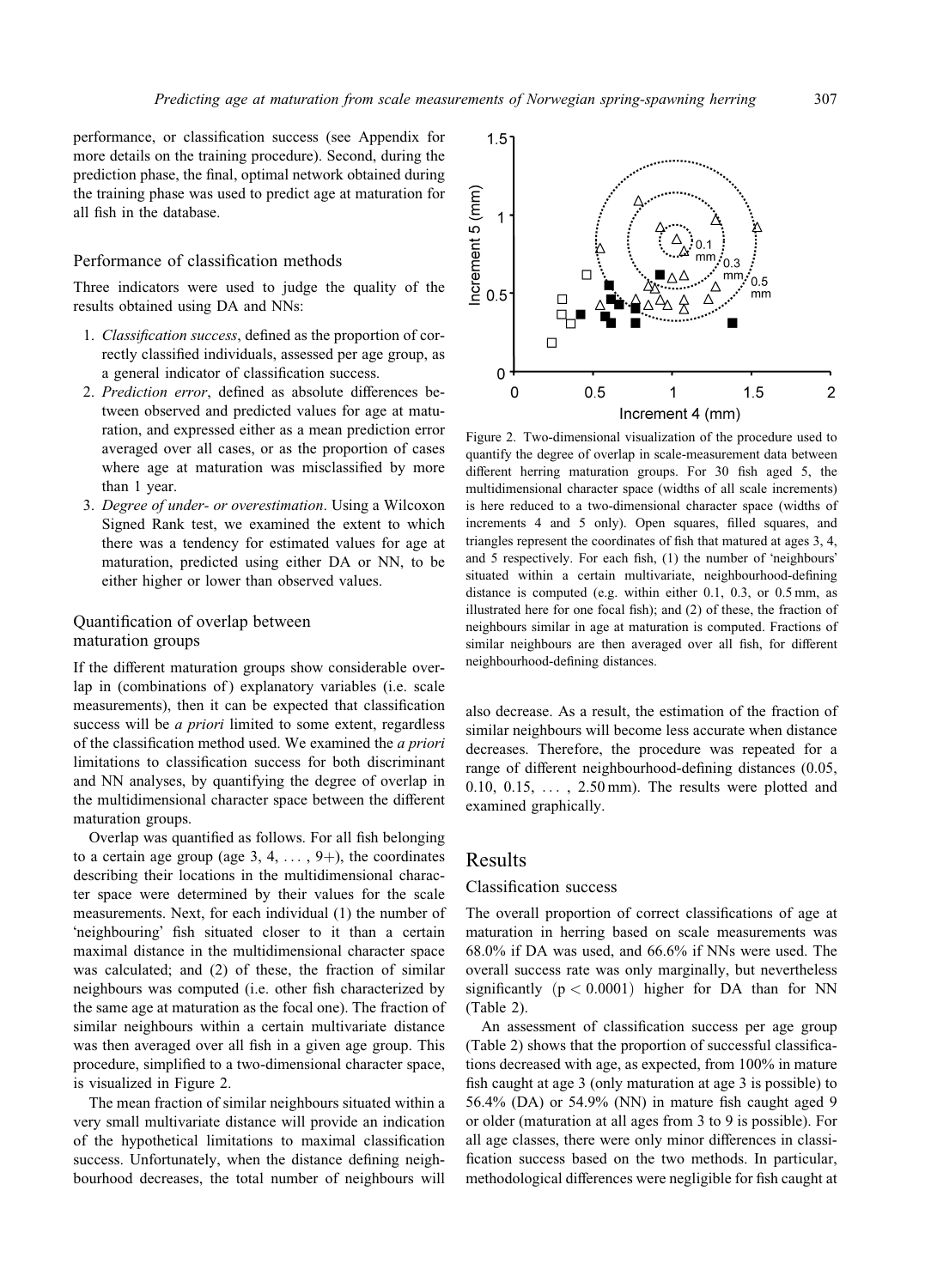Table 2. Classification success (proportion of correct classifications) of age at maturation in herring based on scale measurements, using either discriminant analysis (DA) or neural network (NN) analysis. A Wilcoxon Signed Rank test is used to examine for differences in classification success between the two methods; positive values of Z indicate greater success for DA. Values of p < 0:05 are emboldened.

| Age            |             | DA        |            | <b>NN</b> |            | Wilcoxon |             |
|----------------|-------------|-----------|------------|-----------|------------|----------|-------------|
|                | $\mathbf n$ | Correct n | Correct    | Correct n | Correct    | Ζ        | p           |
| 3              | 129         | 129       | $100.0 \%$ | 129       | $100.0 \%$ | $\theta$ |             |
| $\overline{4}$ | 2917        | 2867      | 98.3 %     | 2868      | 98.3 %     | $-0.180$ | 0.857       |
| 5              | 4890        | 4074      | 83.3 %     | 4055      | 82.9 %     | 1.420    | 0.156       |
| 6              | 6142        | 4880      | 79.5 %     | 4912      | 80.0 %     | $-1.482$ | 0.138       |
| 7              | 6595        | 4536      | 68.8%      | 4193      | 63.6 %     | 8.760    | ${<}0.0001$ |
| 8              | 7349        | 4596      | 62.5 %     | 4514      | 61.4 %     | 1.988    | 0.047       |
| $9+$           | 17364       | 9788      | 56.4 %     | 9540      | 54.9 %     | 3.652    | 0.0003      |
| All ages       | 45386       | 30870     | 68.0 %     | 30211     | 66.6 %     | 7.138    | ${<}0.0001$ |

ages 3–6; for older fish, classification success was marginally higher using DA than NN.

#### Prediction error

Performance as indicated by prediction error was marginally better for NN than for DA (Table 3). The overall mean prediction error, defined as the absolute difference between observed and predicted values for age at maturation, was 0.382 years with DA and 0.367 years with NN. The proportion of cases where the prediction error was  $>1$  year was higher with DA (5.2%) than with NN (2.9%). The difference in prediction error between the two methods was small, but significant  $(p < 0.0001)$ ; Table 3).

Degree of misclassification, as expected, increased with age at which caught (Table 3). In fish caught at age 4, prediction error averaged 0.017 years with both methods (range of error, 0–1 year). In fish caught at age 9 or more, prediction error averaged 0.521 years if DA was used, and 0.503 years if NNs were used (range of error, 0–5 years). Although differences in the degree of misclassification between the two proposed methods were negligible for fish caught young  $(3-5, 7)$ , the differences were more pronounced for fish caught older (6, 8, and higher).

Prediction error resulting from DA was significantly correlated with that resulting from NN (Table 3). This implied that if age at maturation for a given fish was misclassified using DA it was also likely to be misclassified to a similar extent using NN.

#### Degree of under- or overestimation

Over the whole data set, age at maturation was slightly underestimated with DA, but on average only by 0.06 years or  $\langle 1.1\%$  of the mean age at maturation (Table 4). When NNs were used for prediction, age at maturation was on average overestimated, but to an even lesser extent of just 0.01 years (0.2% of mean age at maturation; Table 4). For the different age groups, age at maturation predicted with DA or NN was on average similar to, slightly lower, or slightly higher than the averages for the observed values. The degree of under- or overestimation was always very small, never accounting for >2.3% of the average observed values.

Table 3. Prediction errors in estimating age at maturation in herring from scale measurements, using either discriminant analysis (DA) or neural network (NN) analysis. Prediction errors represent the absolute differences between observed and predicted values for age at maturation. A Wilcoxon Signed Rank test is used to examine if prediction errors were significantly higher (positive values of Z) or lower (negative values of Z) with DA than with NN. The Spearman rank correlation is used to examine for associations between prediction errors using either DA or NN. Values of  $p < 0.05$  are emboldened.

| Age      | $\mathbf n$ | Mean prediction error |           | Prediction error $>1$ |         | Test         |             | Correlation |             |
|----------|-------------|-----------------------|-----------|-----------------------|---------|--------------|-------------|-------------|-------------|
|          |             | DA                    | <b>NN</b> | DA                    | NN      | Ζ            | p           | $r_{\rm s}$ | p           |
| 3        | 129         | 0.000                 | 0.000     | $0.0\%$               | $0.0\%$ | $\mathbf{0}$ |             |             |             |
| 4        | 2917        | 0.017                 | 0.017     | $0.0\%$               | $0.0\%$ | 0.180        | 0.857       | 0.682       | ${<}0.0001$ |
| 5        | 4890        | 0.172                 | 0.173     | $0.5\%$               | $0.2\%$ | $-0.205$     | 0.838       | 0.869       | < 0.0001    |
| 6        | 6142        | 0.224                 | 0.209     | 1.8%                  | $0.9\%$ | 3.70         | 0.0002      | 0.769       | ${<}0.0001$ |
| 7        | 6595        | 0.393                 | 0.391     | 7.4%                  | 2.5%    | 0.413        | 0.680       | 0.520       | < 0.0001    |
| 8        | 7349        | 0.466                 | 0.428     | $7.5\%$               | $3.6\%$ | 5.43         | ${<}0.0001$ | 0.534       | ${<}0.0001$ |
| $9+$     | 17364       | 0.521                 | 0.503     | 6.7%                  | $4.7\%$ | 3.75         | 0.0001      | 0.518       | ${<}0.0001$ |
| All ages | 45386       | 0.382                 | 0.367     | 5.2%                  | 2.9%    | 6.24         | < 0.0001    | 0.598       | ${<}0.0001$ |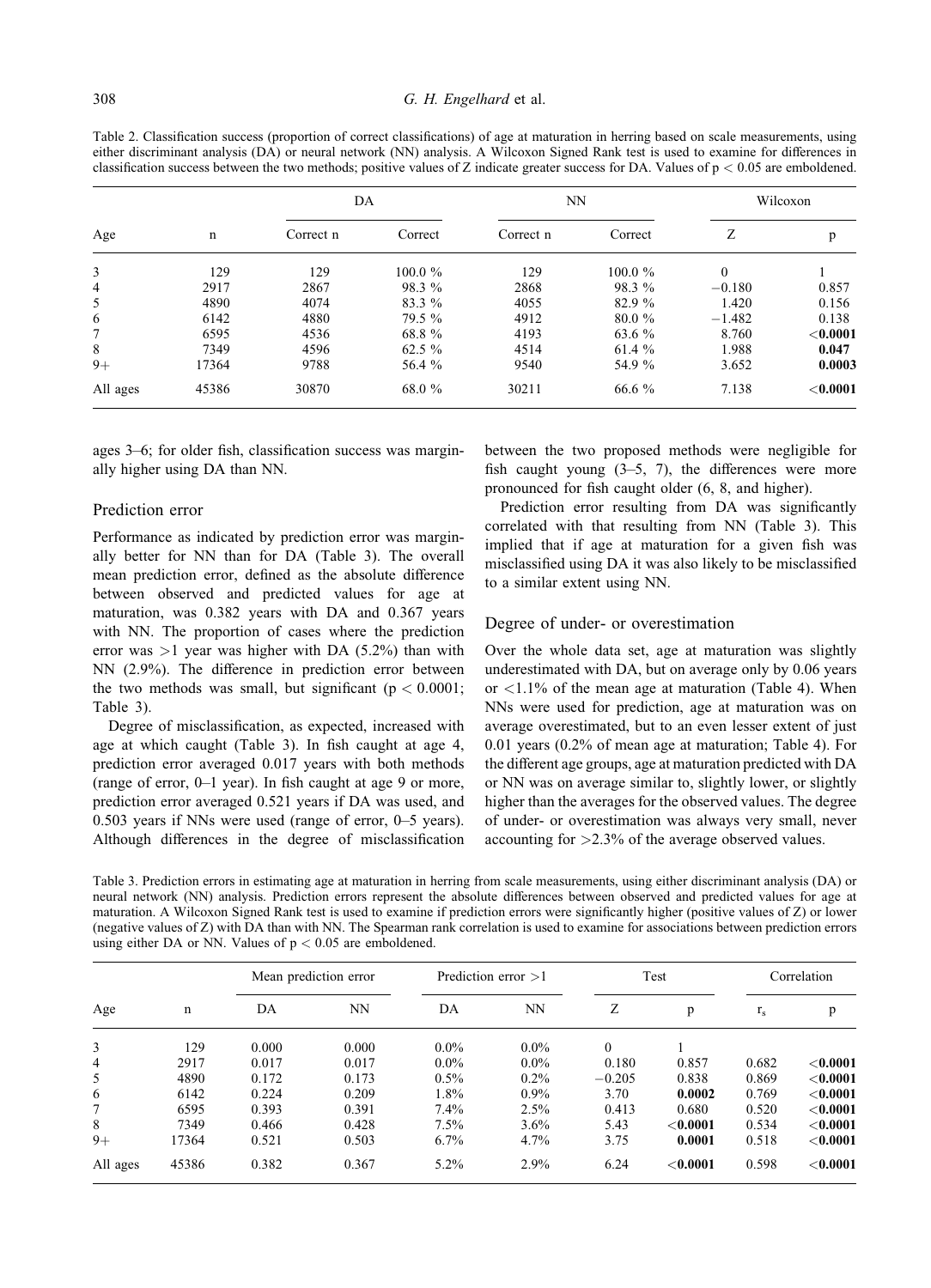Table 4. Degree of under- or overestimation of age at maturation, using either discriminant analysis (DA) or neural network (NN) analysis. Means with standard deviations describe age at maturation as observed or predicted with DA or NN. A Wilcoxon Signed Rank test is applied to examine whether age at maturation is significantly under- or overestimated. Negative and positive values of Z indicate under- and overestimation of age at maturation, respectively. Values of  $p < 0.05$  are emboldened.

| Age            |             | Observed        |                 | Predicted with DA |             | Predicted with NN |          |             |
|----------------|-------------|-----------------|-----------------|-------------------|-------------|-------------------|----------|-------------|
|                | $\mathbf n$ | Mean $\pm$ s.d. | Mean $+$ s.d.   | Ζ                 | p           | Mean $\pm$ s.d.   | Ζ        | p           |
| 3              | 129         | $3.00 + 0.00$   | $3.00 + 0.00$   | $\theta$          |             | $3.00 + 0.00$     | $\theta$ |             |
| $\overline{4}$ | 2917        | $3.98 + 0.13$   | $3.99 + 0.11$   | 2.26              | 0.024       | $4.00 + 0.04$     | 6.71     | ${<}0.0001$ |
| 5              | 4890        | $4.73 + 0.47$   | $4.77 + 0.45$   | 5.66              | < 0.0001    | $4.79 + 0.41$     | 9.42     | < 0.0001    |
| 6              | 6142        | $5.38 + 0.81$   | $5.38 \pm 0.86$ | 0.31              | 0.758       | $5.39 + 0.80$     | 1.77     | 0.077       |
| 7              | 6595        | $5.62 + 1.07$   | $5.55 + 1.09$   | $-7.89$           | < 0.0001    | $5.63 + 0.95$     | $-1.05$  | 0.294       |
| 8              | 7349        | $5.71 + 1.21$   | $5.65 + 1.22$   | $-6.31$           | ${<}0.0001$ | $5.58 + 1.11$     | $-14.7$  | < 0.0001    |
| $9+$           | 17364       | $5.85 + 1.19$   | $5.76 + 1.12$   | $-16.2$           | ${<}0.0001$ | $5.93 + 1.01$     | 12.0     | ${<}0.0001$ |
| All ages       | 45386       | $5.49 \pm 1.16$ | $5.43 \pm 1.12$ | $-16.5$           | ${<}0.0001$ | $5.50 \pm 1.06$   | 5.64     | ${<}0.0001$ |

#### Overlap in scale-measurement data between maturation groups

There was considerable overlap in data on scale measurements between the different maturation groups. This was shown by the analysis, per age group, of the average fraction of neighbours similar in age at maturation as a function of multivariate neighbourhood-defining distance (Figure 3). If a relatively low neighbourhood-defining distance was chosen (range 0.05–0.20 mm), there was close agreement between the percentage of neighbours similar in age at maturation per age group (Figure 3), and classification success using both DA and NN (Table 2). For example, for fish aged 5, within a multivariate distance of 0.1 mm, the mean fraction of neighbours similar in age at maturation was 81.0%, in accordance with classification successes of 83.3% with DA and 82.9% with NN. For fish aged 9 or more, the mean fraction of similar neighbours within the



Figure 3. Mean percentage of neighbours similar in age at maturation as a function of multivariate distance-defining neighbourhood (compare with Figure 2), shown separately for age groups 4, 5,  $\dots$ , 9+. For neighbours situated within small distances, note the high correspondence of percentage similar neighbours with classification successes of both DA and NN (Table 2).

same distance was 53.3%, in accordance with classification successes of 56.4% with DA and 54.9% with NN.

## Discussion

The study shows that age at maturation in Norwegian spring-spawning herring can be estimated from scale measurements with reasonably high prediction success. Two entirely different classification methods, discriminant analysis (DA) or neural network (NN) analysis, predicted age at maturation correctly in about 67–68% of all cases (Table 2). These success rates are especially encouraging if one considers that maturation in Norwegian spring-spawning herring may occur at no less than seven different ages, ranging from  $3$  to  $9$  (Runnström, 1936). For adult herring caught at age 4, where there are only two possible ages at maturation (3 and 4), classification success was as high as 98.3% regardless of the method used. There was only a very small fraction of fish where the difference between observed and predicted age at maturation was more than 1 year; this fraction was 5.2% with DA and 2.9% with NN (Table 3). Over the whole data set there was a significant, but only minor, degree of underestimation of age at maturation if DA was used (by 1.1% of mean age at maturation), and a significant but even lower degree of overestimation if NN were used (by 0.2% of mean age at maturation; Table 4). The significant levels of under- and overestimation using DA and NN, respectively, may be explained by the very large sample size  $(n = 45386)$ , rendering it extremely likely that levels of significance would be reached even with very small differences, in particular in the case of paired comparisons. These combined indicators of classification performance underscore the fact that DA and NN are promising tools to predict age at maturation in herring from routine scale measurements.

The methods described here will allow analyses of longterm trends in age at maturation in one of the world's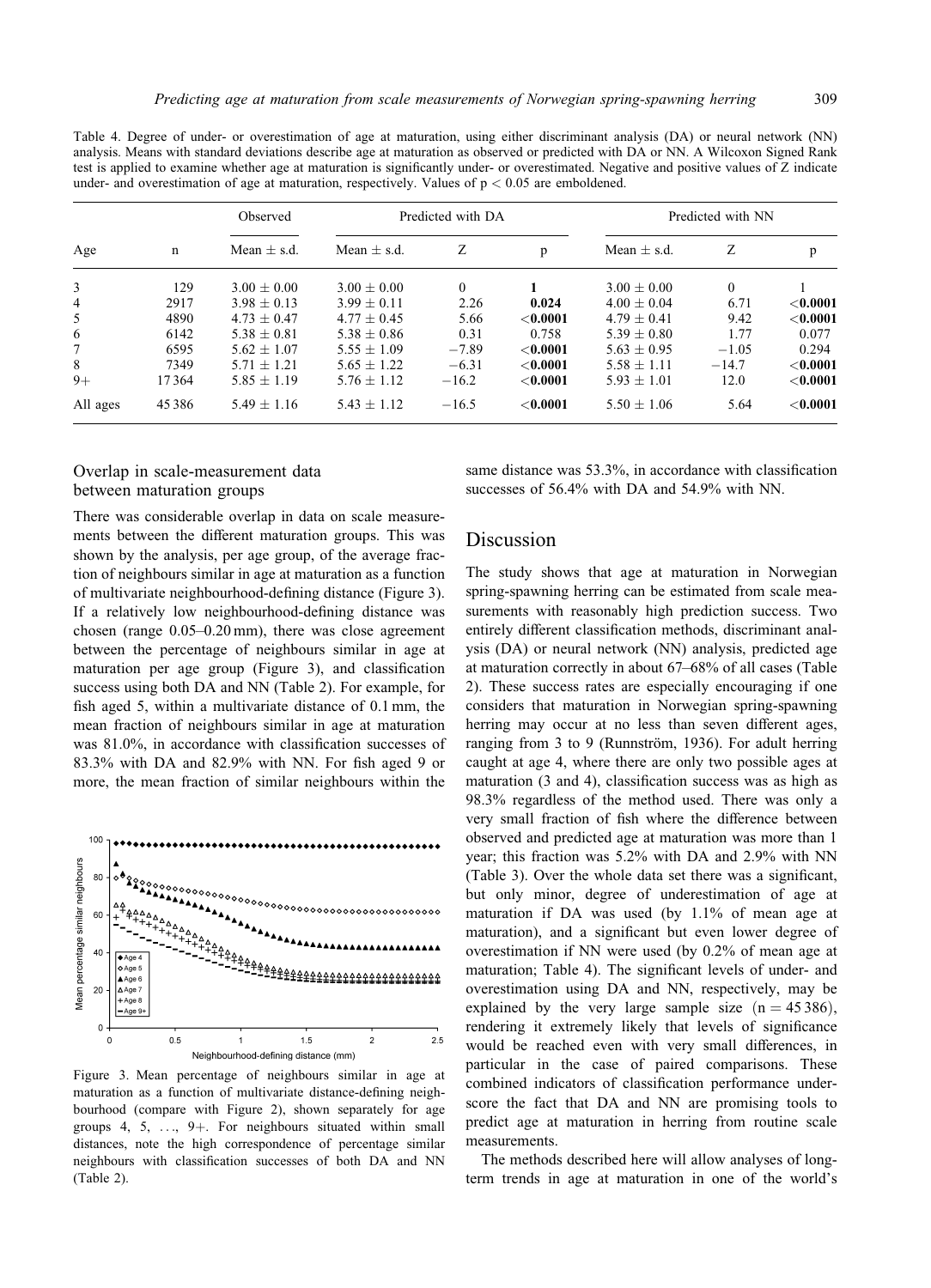economically most important fish stocks (ICES, 2001), and in addition will allow studies on the effect of age at maturation on a range of important parameters, including size and condition at age, recruitment, and the total number of reproductive events throughout the lifespan of the herring under different fishing pressures (Beverton, 1992; Beverton et al., 1994; Godø, 2000). Moreover, such data will allow analysis of reaction norms for age and size at maturation, with the possibility of disentangling genetic from phenotypic aspects of maturation (Heino *et al.*, 2002). It is also important to note that similar methods might well be applicable to other commercially significant fish stocks, where either scales or otoliths are being collected routinely and the annuli examined for age and growth studies.

In this case study on Norwegian spring-spawning herring, the quality of the results obtained with DA or NN was equally high, and the question as to which method performed better in classifying age at maturation depended on the performance criterion used. If classification success, or the total number of cases classified at the exact, correct age at maturation, were used as performance criterion, then DA gave marginally but significantly better results than NN (Table 2). The two other performance criteria, however, indicated better results with NN. First, prediction error was slightly, though significantly, lower with NN (Table 3), implying that, if a case was misclassified, the error was likely to be smaller with that method than with DA. Second, using NN, age at maturation was on average overestimated to a (even) lower degree, than it was underestimated using DA (Table 4). Combined, these differences in classification performance between the two methods are of such small magnitude that DA and NN may be considered equally successful procedures at deriving age at maturation from scale measurements in Norwegian spring-spawning herring.

In fact, it appears that both methods approach the maximal, hypothetical limits to classification as imposed a priori by the overlap in the predictor variables between the different groups to be classified. A clear indication of this was given by the analysis quantifying the degree of overlap in scale measurement data in the multidimensional character space between maturation groups (Figure 3). At small neighbourhood-defining distances, the mean fraction of neighbours similar in age at maturation did not increase to approximately 100% as would be expected were there no overlap in explanatory variables between the different groups. By contrast, for each of age groups 4–9, this fraction, with decreasing neighbourhood-defining distances, approached percentages similar to those characterizing classification success using either DA or NN (Table 2). This implies that DA and NN approach the limit to classification success imposed by the nature of the predictor data, and that no considerable improvement may be expected from any classification method.

To some extent, the overlap in scale data between maturation groups could be attributed to measurement inaccuracy when the radii of the scale annuli were measured, because the smallest unit of measurement was approximately 0.05 mm. Moreover, although several skilled readers in a team with many years of experience were involved in the original process of observing age at maturation, some judgement was often necessary in the distinction between typical oceanic rings in the scale, corresponding with the late immature stage (relatively wide summer zones, separated by diffuse winter rings) and spawning rings, corresponding with the mature stage (narrow summer zones, separated by sharp, fine winter rings: Lea, 1928; Runnström, 1936). The observations may therefore not always have provided the correct classifications for age at maturation. In particular, the annulus corresponding to the process of maturation is often intermediate in width to spawning and previous oceanic rings. Although generally the processes of maturation, such as gonad formation and the first spawning migration, lead to a considerable reduction in body growth rate, many fish in their year of maturation form only (very) small gonads (Slotte and Fiksen, 2000), or may migrate to less distant spawning grounds (Slotte, 1999). This will result in a lesser reduction in the rate of body growth and a less clear 'mark' of maturation in the scale structure (Runnström, 1936). Environmental influences in the year of maturation, and natural variation in maturation between fish, are other possible causes of overlapping scale data among groups.

The similar performances of NN and DA in predicting age at maturation did not agree with several recent studies, that report better, sometimes far better, classification results obtained with the relatively newly developed NN technique than with conventional, statistical methods of classification, i.e. DA and logistic regression (e.g. Lek et al., 1996; Manel  $et al., 1999a,b; Özesmi and Özesmi, 1999). In solving other$ biological problems, NNs also appear to be a superior alternative when compared with parametric modelling techniques such as multiple linear regression (e.g. Lek et al., 1995; Baran et al., 1996; Mastrorillo et al., 1997; Chen and Ware, 1999). In general, the high predictive power of NNs can be attributed to their ability to handle non-linear relationships between predictor and dependent variables particularly well, through the presence of many intervening information-processing units that each use the binary logistic activation function (Fausett, 1994; Basheer and Hajmeer, 2000). This advantage of NNs over parametric statistics, however, probably does not apply to our data, because the relationship between maturation and growth (and hence, scale structure) appears to be rather linear, or log-linear (Holst, 1996; Slotte, 1999). A further advantage of NNs is the small impact of extreme values on prediction success, and the absence of any specific assumptions on the distribution of the data (although data transformation may improve computational speed), while Gaussian data are an important assumption to be met in DA. Indeed, the data on scale increments, if log-transformed, were normally distributed, with virtually no extreme values.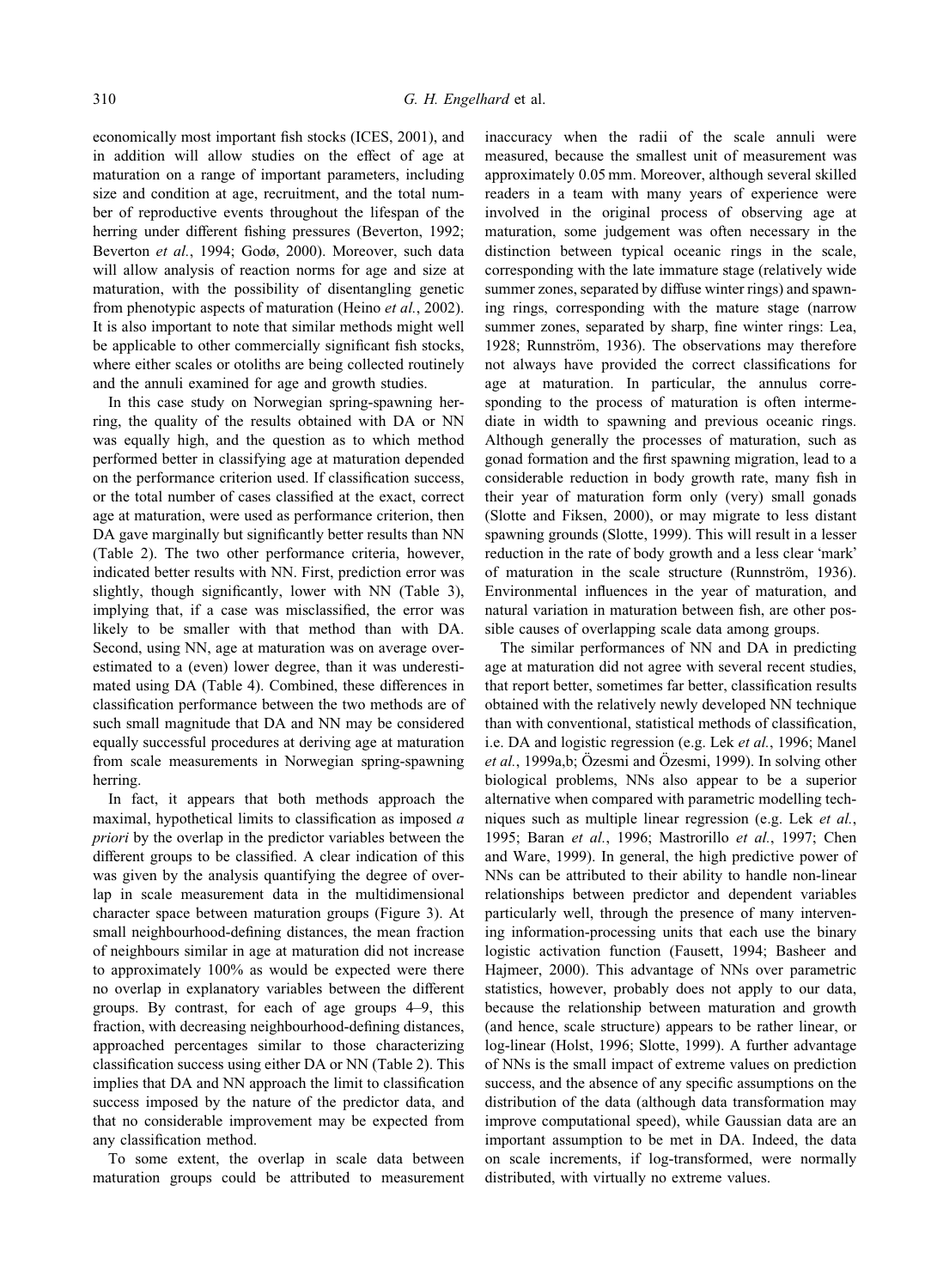Hence, in this study on Norwegian spring-spawning herring, the data fulfilled very well the conditions required for the conventional statistical procedure of DA, and the extra advantages provided by NNs were relatively small. Such conditions might, however, be different in the case of other fish stocks for which investigations on age at maturation based on growth layer data are being considered. NNs could still be the preferred option, in particular if data assumptions for DA are not fulfilled, and/or maturation is related with scale growth, or otolith growth, in an irregular, non-linear fashion.

## Acknowledgements

We thank Sébastien Barot, Mikko Heino, Jens Christian Holst, Ingolf Røttingen, Aril Slotte, and Reidar Toresen, for valuable discussions during the study, and Oddvar Dahl, Annlaug Haugsdal, and Jan Henrik Nilsen, for providing extensive information on various aspects of the analysis of herring scales. The study was supported by the European Research Training Network ModLife (Modern Life History Theory and its Application to the Management of Natural Resources), funded through the Improving Human Potential Programme of the European Commission (Contract Number HPRN-CT-2000-00051).

## References

- Baran, P., Lek, S., Delacoste, M., and Belaud, A. 1996. Stochastic models that predict trout population density or biomass mesohabitat scale. Hydrobiologia, 337: 1–9.
- Barros, P., and Holst, J. C. 1995. Identification of geographic origin of Norwegian spring-spawning herring (Clupea harengus L.) based on measurements of scale annuli. ICES Journal of Marine Science, 52: 863–872.
- Basheer, I. A., and Hajmeer, M. 2000. Artificial neural networks: fundamentals, computing, design, and application. Journal of Microbiological Methods, 43: 3–31.
- Bernardo, J. 1993. Determinants of maturation in animals. Trends in Ecology and Evolution, 8: 166–173.
- Beverton, R. J. H. 1992. Patterns of reproductive strategy parameters in some marine teleost fishes. Journal of Fish Biology, 41(Suppl. B): 137–160.
- Beverton, R. J. H., Hylen, A., and Østvedt, O. J. 1994. Growth, maturation, and longevity of maturation cohorts of Northeast Arctic cod. ICES Marine Science Symposia, 198: 482–501.
- Chen, D. G., and Ware, D. M. 1999. A neural network model for forecasting fish stock recruitment. Canadian Journal of Fisheries and Aquatic Sciences, 56: 2385–2396.
- Devold, F. 1963. The life history of the Atlanto-Scandian herring. Rapports et Procès-Verbaux des Réunions du Conseil pour l'Exploration de la Mer, 154: 98–108.
- Dragesund, O. 1970. Distribution, abundance and mortality of young and adolescent Norwegian spring spawning herring (Clupea harengus Linné) in relation to subsequent year-class strength. Fiskeridirektoratets Skrifter, Serie Havundersøkelser, 15: 451–556.
- Dragesund, O., Hamre, J., and Ulltang, Ø. 1980. Biology and population dynamics of the Norwegian spring-spawning herring.

Rapports et Procès-Verbaux des Réunions du Conseil pour l'Exploration de la Mer, 177: 43–71.

- Edwards, M., and Morse, D. R. 1995. The potential for computeraided identification in biodiversity research. Trends in Ecology and Evolution, 10: 153–158.
- Fausett, L. 1994. Fundamentals of Neural Networks: Architectures, Algorithms, and Applications. Prentice-Hall, Englewood Cliffs, NJ.
- Godø, O. R. 2000. Maturation dynamics of Arcto-Norwegian cod. IIASA Interim Report IR-00-024, IIASA, Laxenburg, Austria. 16 pp.
- Hamre, J. 1990. Life history and exploitation of the Norwegian spring spawning herring. In Biology and Fisheries of the Norwegian Spring Spawning Herring and Blue Whiting in the Northeast Atlantic, pp. 5–39. Ed. by T. Monstad. Institute of Marine Research, Bergen, Norway. 358 pp.
- Heino, M., Dieckmann, U., and Godø, O. R. 2002. Measuring probabilistic reaction norms for age and size at maturation. Evolution, 56: 669–678.
- Hjort, J. 1914. Fluctuations in the great fisheries of northern Europe viewed in the light of biological research. Rapports et Procès-Verbaux des Réunions du Conseil pour l'Exploration de la Mer, 20: 1–228.
- Holst, J. C. 1996. Long term trends in the growth and recruitment pattern of the Norwegian spring-spawning herring (Clupea harengus Linnaeus 1758). PhD thesis, University of Bergen, Norway. 131 pp.
- ICES 2001. Report of the Northern Pelagic and Blue Whiting Fisheries Working Group, Reykjavík, Iceland, 18–27 April 2001. ICES CM 2001/ACFM: 17.
- Lea, E. 1911. A study on the growth of herrings. Publications de Circonstance, 61: 35–57.
- Lea, E. 1928. Undersøkelser over den norske sild: fra umoden til moden. Årsberetning vedkommende Norges Fiskerier, 4: 1–36.
- Lea, E. 1929. The oceanic stage in the life history of the Norwegian herring. Journal du Conseil, 4: 1-42.
- Lek, S., Belaud, A., Dimopoulos, I., Lauga, J., and Moreau, J. 1995. Improved estimation, using neural networks, of the food consumption of fish populations. Marine and Freshwater Research, 46: 1229–1236.
- Lek, S., Delacoste, M., Baran, P., Dimopoulos, I., Lauga, J., and Aulagnier, S. 1996. Application of neural networks to modelling nonlinear relationships in ecology. Ecological Modelling, 90: 39–52.
- Manel, S., Dias, J. M., Buckton, S. T., and Ormerod, S. J. 1999. Alternative methods for predicting species distribution: an illustration with Himalayan river birds. Journal of Applied Ecology, 36: 734–747.
- Manel, S., Dias, J. M., and Ormerod, S. J. 1999. Comparing discriminant analysis, neural networks and logistic regression for predicting species distributions: a case study with a Himalayan river bird. Ecological Modelling, 120: 337–347.
- Mastrorillo, S., Lek, S., and Dauba, F. 1997. Predicting the abundance of minnow Phoxinus phoxinus (Cyprinidae) in the River Ariège (France) using artificial neural networks. Aquatic Living Resources, 10: 169–176.
- McClelland, J. L., and Rumelhart, D. E. 1988. Explorations in Parallel Distributed Processing; a Handbook of Models, Programs, and Exercises. Massachusetts Institute of Technology Press, Cambridge, MA.
- Özesmi, S. L., and Özesmi, U. 1999. An artificial neural network approach to spatial habitat modelling with interspecific interaction. Ecological Modelling, 116: 15–31.
- Rumelhart, D. E., Hinton, G. E., and Williams, R. J. 1986. Learning representations by back-propagating errors. Nature, 323: 533–536.
- Runnström, S. 1936. A study on the life history and migrations of the Norwegian spring-spawning herring based on the analysis of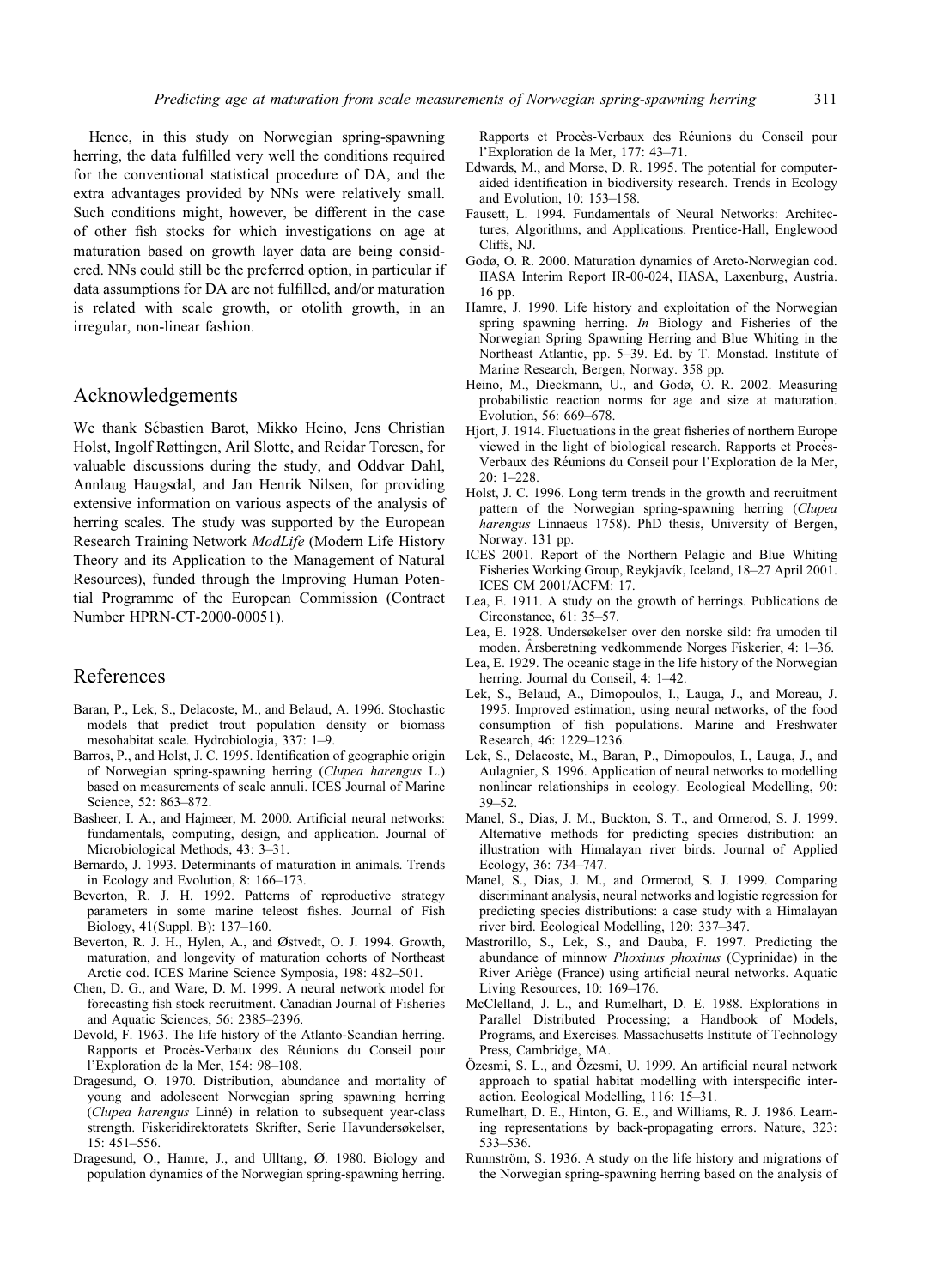the winter rings and summer zones of the scale. Fiskeridirektoratets Skrifter, Serie Havundersøkelser, 5(2): 1–103.

- Simmonds, E. J., Armstrong, F., and Copland, P. J. 1996. Species identification using wideband backscatter with neural network and discriminant analysis. ICES Journal of Marine Science, 53: 189–195.
- Slotte, A. 1999. Effects of fish length and condition on spawning migration in Norwegian spring-spawning herring (Clupea harengus L.). Sarsia, 84: 111–127.
- Slotte, A., and Fiksen, Ø. 2000. State-dependent migration in Norwegian spring-spawning herring. Journal of Fish Biology, 56: 138–162.
- Stearns, S. C. 1992. The Evolution of Life Histories. Oxford University Press, New York. 249 pp.
- Toresen, R. 1990. Long-term changes in growth of Norwegian spring-spawning herring. Journal du Conseil International pour l'Exploration de la Mer, 47: 48–56.
- Toresen, R., and Østvedt, O. J. 2000. Variation in abundance of Norwegian spring-spawning herring (Clupea harengus, Clupeidae) throughout the 20th century and the influence of climatic conditions. Fish and Fisheries, 1: 231–256.

## Appendix

Architecture of a neural network to derive age at maturation from scale measurements

The architecture of the artificial NNs applied here can be described as three-layer feed-forward NNs trained by backpropagation. The first layer (input layer) consists of 3–9 input units containing the information on the predictor variables (i.e. data on annual scale increments, after logtransformation); the number of input units is therefore equivalent to the number of measured increments. The second layer (hidden layer) consists of 14–19 hidden units; the total number of hidden units is chosen on the basis of a trade-off between limiting computation time and obtaining sufficiently satisfactory classification results. The third layer (output layer) consists of a single output unit determining the output of the network, representing the variable to be predicted (i.e. age at maturation). All units in the input layer are connected with all units in the hidden layer, and these in turn are all connected with the output unit. Specific, modifiable weights are attributed to each of the connection links between units of successive layers. These weights are the link between the problem and the solution and are therefore said to contain the 'knowledge' of the NN about the overall problem (Baran et al., 1996). At the start of the training phase, all weights in the network are initialized to small random values  $(-0.1, \ldots, 0.1)$ ; over the course of the training phase, the weights are gradually modified using the back-propagation learning algorithm until network performance is optimized (Rumelhart et al., 1986).

Each unit has an activation that determines its output signal. The activations of the input units are equal to the values for the predictor variables of a given case. The activations of the hidden units are computed in two steps. First, each input unit emits a weighted output signal to all hidden units, equal to its activation multiplied by the weight associated with the specific connection link. Each of the hidden units summarizes the weighted input signals to compute its net input, as follows (Fausett, 1994):

$$
net_h = bias_h + \sum_{i=1}^{I} a_i w_{ih}
$$
 (1)

where  $net<sub>h</sub>$  is the net input received by the hth hidden unit,  $a_i$  the activation of the ith input unit,  $w_{ih}$  the weight associated with the connection link between input unit i and hidden unit h, I the total number of input units, and bias $_{h}$  is a bias on hidden unit h. The bias may be compared with the constant in parametric statistical analyses. Next, each hidden unit computes its activation  $a<sub>h</sub>$  by applying the activation function f to its net input; here, the binary sigmoid function  $f(x) = (1 + e^{-x})^{-1}$  is used, which is one of the most typical activation functions:

$$
a_h = f(net_h) \tag{2}
$$

Next, each hidden unit sends its weighted output signal to the output unit o, which summarizes its incoming signals to compute its own net input, as follows:

$$
net_o = bias_o + \sum_{h=1}^{H} a_h w_h
$$
 (3)

where net<sub>o</sub> is the net input received by the output unit,  $a_h$  the activation of the hth hidden unit,  $w_h$  the weight associated with the connection link between hidden unit h and the output unit, H the total number of hidden units, and  $bias<sub>o</sub>$  is a bias on the output unit. The output unit then applies the binary sigmoid activation function to compute its activation  $a_0$ , which is the actual output of the network:

$$
a_o = f(\text{net}_o) \tag{4}
$$

The back-propagation learning rule (Rumelhart et al., 1986) to train the network implies that weights are modified in a backward sweep, according to the generalized delta rule (Rumelhart et al., 1986; McClelland and Rumelhart, 1988). First, an error information term  $\delta_0$  is computed for the output unit by comparison of the actual and desired output of the net:

$$
\delta_o = (d_o - a_o) f'(net_o) \tag{5}
$$

where  $d_0$  and  $a_0$  are the desired and actual activation of the output unit, and  $f'$  is the derivative of the binary sigmoid activation function; hence,  $f'(x) = f(x)[1 - f(x)]$ . The weights on links from the hidden to the output layer are then corrected, according to the formula

$$
\Delta w_h = \epsilon \delta_o a_h \tag{6}
$$

where  $\Delta w_h$  is the weight correction term for the link from hidden unit h to the output unit, and  $\varepsilon$  is the learning rate parameter (here, a value of 0.1 was chosen). Next, for